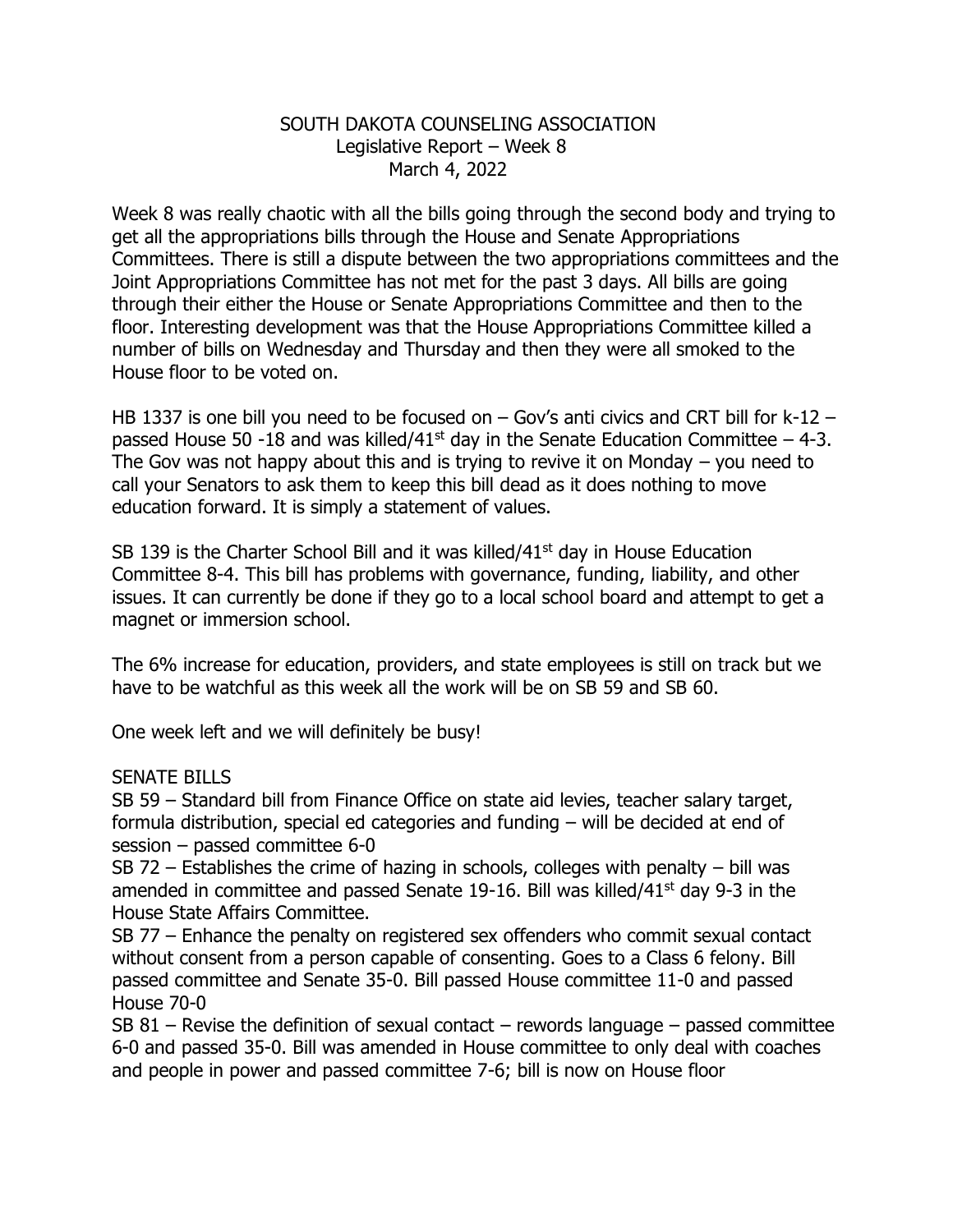SB 83 – Modifies when a motion for expungement of an arrest record may be made – bill has 3 amendments and then passed committee, passed Senate 34-0. Bill passed House committee 11-0 and passed House 65-0

SB 95 – Changes the time for review of Teacher Compensation report from every 3 years to 2 years and changes the term of appointment. Passed committee 7-0, passed Senate 34-0. Passed House Educ Committee and passed House 62-3

SB 139 – Provides for creation and funding Oceti Sakowin community based school – charter school – passed committee 6-1, passed Senate 22-13 – we still have problems with funding, governance, board structure, transparency and who is responsible for what. Two amendments were put on the bill reducing the number from 4 to 2 and then allowing sponsoring district to accept or deny the application if it is complete. See the narrative – bill failed in House Education Committee 8-4

SB 141 – Title bill for retirement

SB 143 – Title bill for education – passed 32-0 – Now in the House to use if needed SB 167 – Clarify the certification process for teachers and school administrators – deals with violation of code of ethics – amendment was agreed too, and bill passed committee and passed Senate 32-0. Bill passed House Educ Committee 6-0, was removed from consent calendar and then it passed House 54-15.

SB 198 – Revise provisions related to juvenile offenders – it is time to revisit this program – bill passed committee 8-1, fiscal note requested passed Senate 22-13 – should support. Bill was amended in House State Affairs Committee to take out the hammer/enforcement part and so now it is simply a summer study. Bill passed committee 12-0 and is on the House floor

## HOUSE BILLS

HB 1012 – Gov's bill on Critical Race Theory – all education groups are opposing as this is not happening in SD. Bill was hoghoused to be a bill affecting only higher education and technical schools. Section 1 was amended out and amended again at the end so bill really does nothing. Title was amended so now CRT isn't even mentioned in the bill – passed committee and passed House 54-14. Bill passed Senate Educ Committee 4-3 and is on the Senate floor.

HB 1068 – Bill to clarify the processing of sexual assault kits performed on 16 & 17 year olds – still requires mandatory obligation in law – passed committee 12-0 and passed House 67-0 on consent. Bill was amended in Senate committee and passed Senate. House failed to concur. Conference Committee met and put the bill back to the original bill that passed the House and then both bodies adopted the report.

HB 1110 – Appointment of a quardian or special advocate for abused or neglected child – changing the shall to may. There are two judicial districts that have trouble getting CASA volunteers to help with kids in court – amended to include appointment of a special advocate by the courts and then bill passed committee, passed House 68-0; passed Sen Committee 6-1, passed Senate 32-3

HB 1163 – Provides for screening instruments in determining kindergarten readiness – this bill has problems and various people are working on it but right now it is not ready